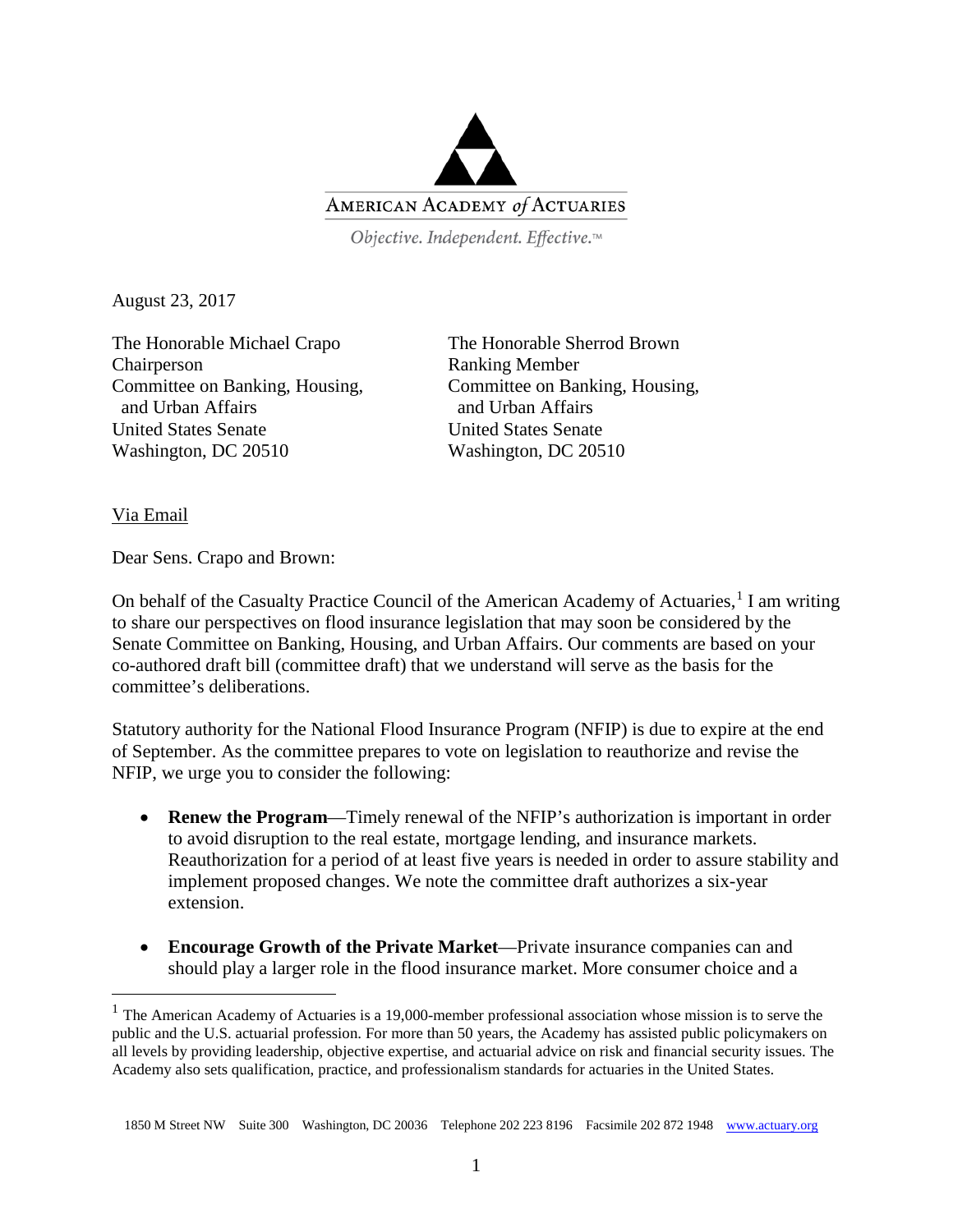variety of marketing channels should lead to an increase in the total number of flood insurance policies in force. Making it clear that coverage from qualified private insurers satisfies federal mortgage requirements eliminates an obstacle to the use of private insurance coverage. The committee draft does not address this, but legislation to this effect passed the House unanimously in 2016 and nearly identical legislation (H.R. 1422) recently cleared the House Financial Services Committee.

- **Avoid Pricing Disparity and Funding Problems**—Currently, surcharges are imposed on NFIP policies to help pay for the flood mapping program and the repayment of the NFIP's debt to the U.S. Treasury. If similar surcharges are not imposed on privately issued insurance policies, there will be an artificial pricing disparity between private insurance coverage and that offered by the NFIP. In addition, any net migration of policies from the NFIP to the private market will result in a reduction in funds for flood mapping and debt retirement. Your committee draft does not address this, and the House Financial Services Committee also did not address these concerns.
- **Resolve the Debt Question**—The NFIP's current debt to the U.S. Treasury of \$24.6 billion (plus annual interest charges of \$400 million) is due almost entirely to claims paid out after mega-storms like Hurricane Katrina and Superstorm Sandy. The Congressional Budget Office, the Government Accountability Office, Federal Emergency Management Agency (FEMA), and the American Academy of Actuaries all have noted that the NFIP's premium income by itself is not sufficient to cover "normal" year losses, purchase reinsurance or other risk transfer tools, and repay debt from mega-storms. A realistic limit should be set on what the NFIP can be expected to pay through cash flow and risk transfer, with some form of public absorption of losses beyond that. We note the committee draft does not address this issue.
- **Make Data Available—The NFIP has accumulated a great deal of historical flood loss** data that would be helpful to private insurers as they contemplate entering this market. Making historical loss data accessible to insurers and analysts should facilitate growth of the private market and help to make NFIP operations more transparent. Legislation (H.R. 2874) approved by the House Financial Services Committee makes helpful changes in this regard; your committee draft does not address this point.
- **Modernize Flood Mapping**—The NFIP's flood mapping and risk assessment standards were established in the 1970s and have not kept pace with changes in technology and methods used in the insurance industry. Updating the NFIP's flood mapping technology and assessments would help to modernize the program, better align it with current insurance industry practices, and improve the accuracy of ratings. We observe your committee draft helps by directing the NFIP to modernize its practices.
- **Change the Mitigation Program**—Taking steps to reduce future losses is an important way to help policyholders and protect taxpayers. The NFIP currently spends most of its mitigation funds on upgrades to properties that have already suffered losses while providing very little help to homeowners who want to act proactively to avoid future